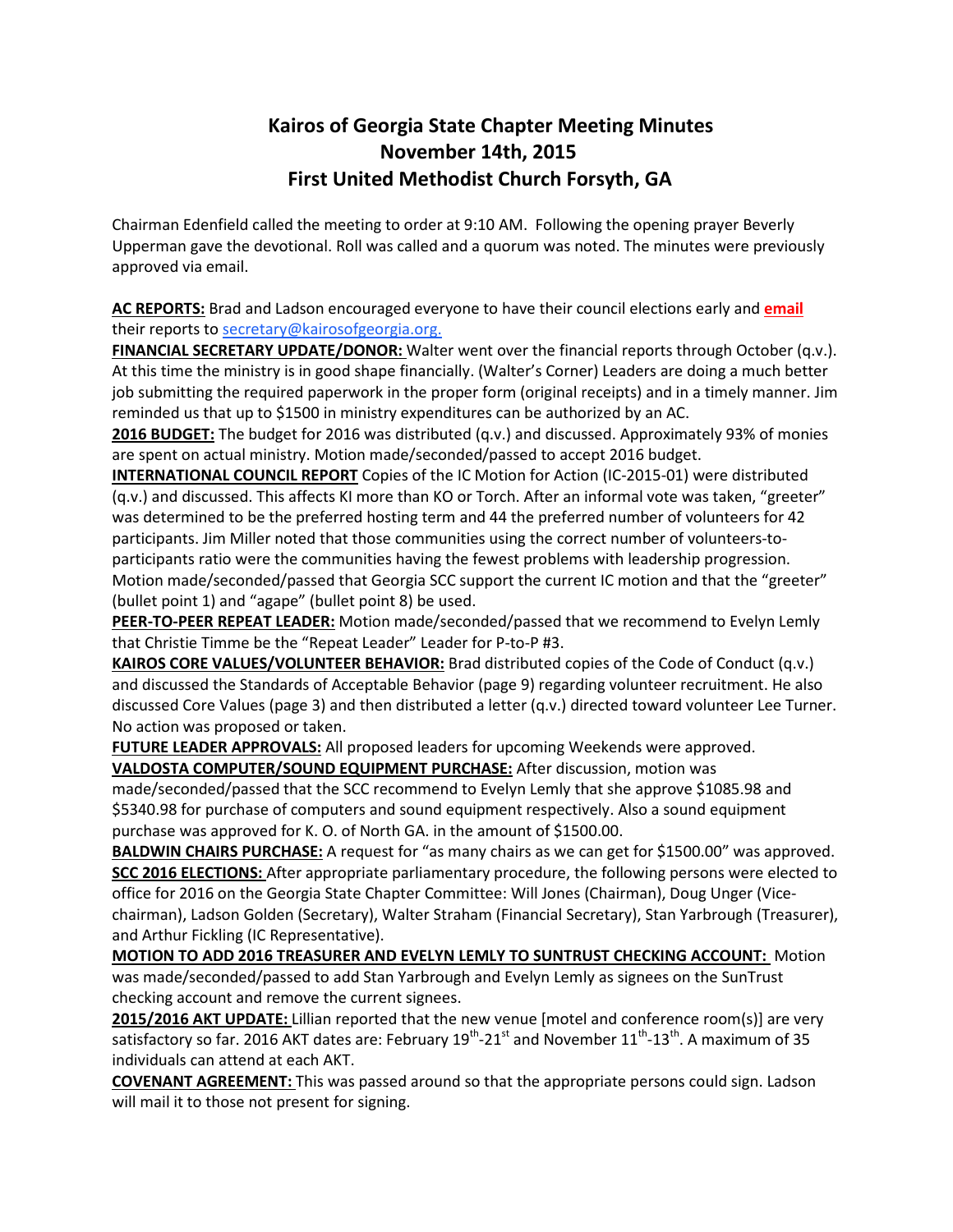**ACT (Advisory Council Training):** Motion was made/seconded/passed for the continued support of ACT at state expense. Requests for the approximately 4 hour training are to come from the AC Chair to SCC Chair to KPMI.

**UNFINISHED BUSINESS:** Motion was made/seconded/passed that we continue to financially support the Kairos of Georgia attendance at the North and South Georgia Methodist Conferences and the Warden's Conference. It was also approved that we afford similar support to any 4<sup>th</sup> Day Conferences at the discretion of the SCC Chair.

**DONATION TO CHRIST UMC:** The SCC decided to send a "Thank You" note and a \$500 donation to Christ UMC for their continued support of the ministry by providing a meeting place and lunch for the SCC over the last two (2) years.

There being no further business before the committee, benediction was delivered and the meeting adjourned at 1:50 PM.

Respectfully submitted,

Ladson Golden, Secretary

Please see attendance roster below.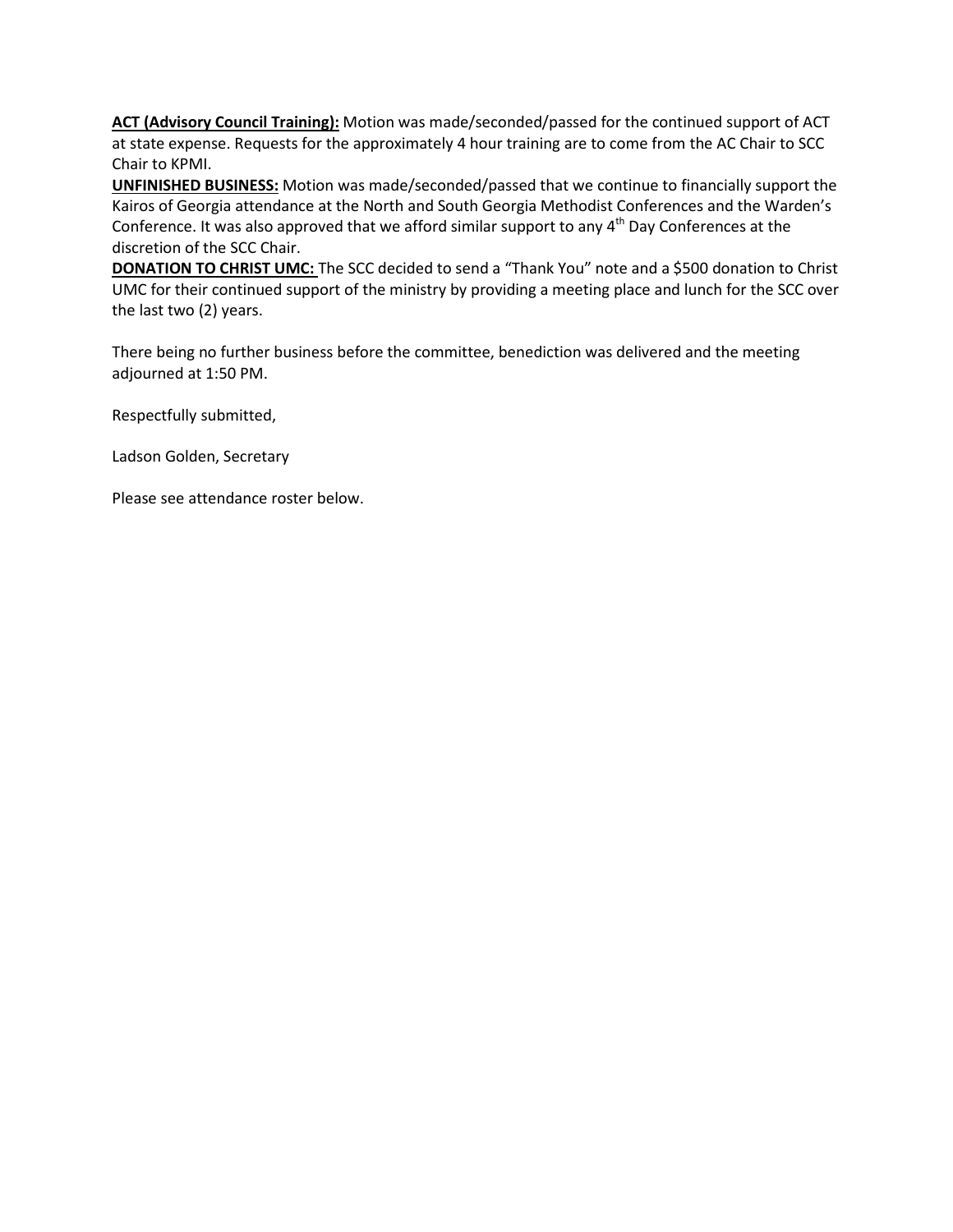## **GEORGIA STATE COMMITTEE**

## **ATTENDANCE ROSTER 11-14-2015**

## **Those in blue constitute the Executive Committee.**

| <b>Position</b>                            | <b>Name</b>             | <b>Notes</b> | $1 - 31 -$<br>15          | $5 - 2 -$<br>15         | $8-15-$<br>15             | $11 - 14$<br>15           |
|--------------------------------------------|-------------------------|--------------|---------------------------|-------------------------|---------------------------|---------------------------|
|                                            |                         |              |                           |                         |                           |                           |
| <b>Chairman</b>                            | <b>Brad Edenfield</b>   |              | X                         | $\mathbf{X}$            | $\mathbf{A}$              | X                         |
| <b>Vice Chairman</b>                       | <b>Rob Washington</b>   |              | $\overline{\mathbf{X}}$   | $\mathbf{A}$            | $\mathbf{A}$              | $\mathbf{A}$              |
| <b>Int'l Council Rep #1</b>                | <b>Beverly Upperman</b> |              | $\mathbf X$               | $\mathbf X$             | $\mathbf{A}$              | X                         |
| <b>Int'l Council Rep #2</b>                | <b>Alice Dickerson</b>  |              | $\overline{\mathbf{X}}$   | $\mathbf X$             | $\overline{\mathbf{X}}$   | $\mathbf{A}$              |
| <b>Secretary</b>                           | <b>Ladson Golden</b>    |              | $\mathbf X$               | X                       | X                         | X                         |
| <b>Financial Secretary</b>                 | <b>Walter Straham</b>   |              | $\mathbf X$               | $\mathbf{A}$            | $\mathbf X$               | X                         |
| <b>Treasurer</b>                           | <b>Jim Wilson</b>       |              | $\mathbf{A}$              | $\mathbf X$             | X                         | X                         |
| <b>Outreach/Volunteer Recruitment</b>      | Rob Washington          |              | X                         | A                       | $\mathbf{A}$              | $\mathbf{A}$              |
| <b>Fundraising</b>                         | <b>Michael Ellis</b>    |              | A                         | A                       | $\mathbf{A}$              | $\mathbf{A}$              |
| <b>Agape</b>                               | Greg McDonald           |              | $\mathbf{A}$              | $\mathbf{A}$            | $\mathbf X$               | $\mathbf{A}$              |
| <b>Programs</b>                            | Doug Unger              |              | $\mathbf X$               | $\mathbf X$             | $\boldsymbol{\mathrm{X}}$ | $\boldsymbol{X}$          |
| <b>Website Development</b>                 | Jim Wilson              |              | $\mathbf{A}$              | X                       | X                         | $\overline{X}$            |
| <b>Clergy Recruiting/Training</b>          | <b>Beverly Upperman</b> |              | $\overline{\mathbf{X}}$   | $\overline{\mathbf{X}}$ | $\mathbf{A}$              | X                         |
| <b>Advisory Council Coor.</b>              |                         |              |                           |                         |                           |                           |
| <b>Advisory Member/ AKT</b><br>Coordinator | Lillian Robinson        |              | $\mathbf{A}$              | A                       | $\mathbf{A}$              | X                         |
| <b>Past Chairman</b>                       | Mike Nix                |              | $\overline{X}$            | $\mathbf X$             | $\mathbf X$               | $\mathbf{A}$              |
| <b>Council Representatives</b>             |                         |              |                           |                         |                           |                           |
| <b>Arrendale</b>                           | Colleen Freeman         |              | $\mathbf X$               | A                       | $\mathbf X$               | $\mathbf X$               |
| <b>Arrendale Peer-to-Peer</b>              | <b>Christy Timme</b>    |              | $\mathbf X$               | $\mathbf{A}$            | $\mathbf{A}$              | A(S)                      |
| <b>ASMP</b>                                | Gene LeFort             |              | $\overline{X}$            | $\mathbf X$             | $\mathbf X$               | $\mathsf{A}$              |
| Autry                                      | <b>Jim Dorris</b>       |              | $\mathbf X$               | $\mathbf X$             | $\mathbf X$               | $\mathbf{A}$              |
| <b>Baldwin</b>                             | Dave Becker             |              | $\boldsymbol{\mathrm{X}}$ | $\mathbf{A}$            | A(S)                      | $\mathbf X$               |
| <b>Burruss</b>                             | <b>Tom Kibler</b>       |              | $\overline{X}$            | $\mathbf X$             | $\mathbf X$               | $\overline{X}$            |
| Calhoun                                    | <b>Kenneth Jarrett</b>  |              | $\overline{A}(S)$         | A(S)                    | $\overline{X}$            | $\overline{X}$            |
| <b>Central</b>                             | Tom Snyder              |              | A(S)                      | $\mathbf X$             | $\mathbf X$               | $\mathbf X$               |
| <b>Coastal (Need AC Report)</b>            | Tommy Lightfoot         |              | $\mathbf{A}$              | A                       | A                         | $\mathbf{A}$              |
| <b>Dooly</b>                               | <b>Jack Elliott</b>     |              | X                         | $\mathbf X$             | $\mathbf X$               | $\mathbf X$               |
| <b>Emanuel</b>                             | <b>Betsy Newton</b>     |              | $\overline{X}$            | A                       | A                         | A                         |
| <b>GSP</b>                                 | <b>Arthur Fickling</b>  |              | $\mathbf X$               | X                       | X                         | X                         |
| <b>Hancock</b>                             | Perkins Williams        |              | $\overline{X}$            | $\mathbf X$             | A(S)                      | $\mathbf X$               |
|                                            |                         |              |                           |                         |                           |                           |
| Kairos Outside North Georgia               | Joyce McElroy           |              | A(S)                      | $\overline{X}$          | X                         | $\overline{X}$            |
| Lee                                        | Mike Zoellick           |              | X                         | $\mathbf X$             | A(S)                      | $\boldsymbol{\mathrm{X}}$ |
| <b>Macon State Prison</b>                  | Todd Avery              |              | A(S)                      | $\mathbf{A}$            | $\mathbf{A}$              | $\mathbf{A}$              |
| <b>Phillips</b>                            | Ken Sawyer              |              | X                         | $\mathbf X$             | A(S)                      | A(S)                      |